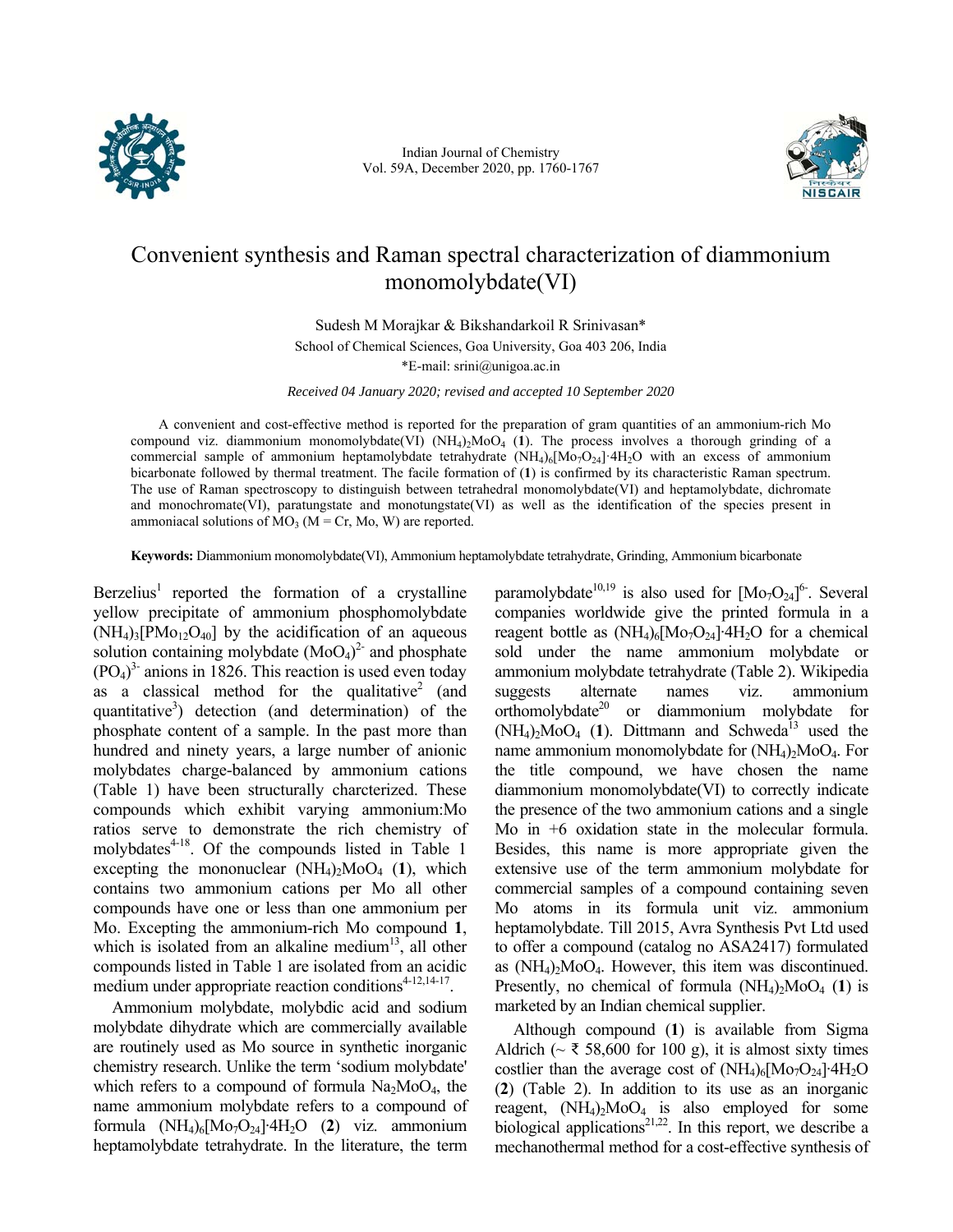| Table 1 — Molybdenum: ammonium ratio in ammonium and mixed cationic molybdates |                                                                                                                                   |       |                                      |     |  |  |  |  |
|--------------------------------------------------------------------------------|-----------------------------------------------------------------------------------------------------------------------------------|-------|--------------------------------------|-----|--|--|--|--|
| No                                                                             | Compound                                                                                                                          |       | $Mo:(NH_4)$ ratio Mass % of $(NH_4)$ | Ref |  |  |  |  |
|                                                                                | $(NH_4)$ <sub>3</sub> $[PMo_{12}O_{40}]$                                                                                          | 12:3  | 2.88                                 |     |  |  |  |  |
| $\overline{2}$                                                                 | $(NH_4)_2[Mo_6O_{19}] \cdot 5H_2O$                                                                                                | 6:2   | 3.58                                 | 4   |  |  |  |  |
| 3                                                                              | $(NH_4)_8[Mo_{36}O_{112}(H_2O)_{16}]$ 32H <sub>2</sub> O                                                                          | 36:8  | 4.67                                 | 6,7 |  |  |  |  |
| 4                                                                              | $(NH_4)_4[Mo_8O_{24}(C_3H_2O_2)_2]$ <sup>-4</sup> H <sub>2</sub> O                                                                | 8:4   | 5.08                                 | 8   |  |  |  |  |
| 5                                                                              | $(NH_4)_4[M_0gO_{24}(O_2)_2(H_2O)_2]$ <sup>-4</sup> H <sub>2</sub> O                                                              | 8:4   | 5.17                                 | 9   |  |  |  |  |
| 6                                                                              | $(NH_4)_6[Mo_7O_{24}]$ -4H <sub>2</sub> O                                                                                         | 7:6   | 8.76                                 | 10  |  |  |  |  |
| 7                                                                              | $(NH_4)_8[Mo_{10}O_{34}]$                                                                                                         | 10:8  | 8.76                                 | 11  |  |  |  |  |
| 8                                                                              | $(NH_4)_2[Mo_2O_7]$                                                                                                               | 2:2   | 10.61                                | 12  |  |  |  |  |
| 9                                                                              | $(NH_4)_4[M_0_3O_7(O_2)_4]$ 2H <sub>2</sub> O                                                                                     | 3:4   | 11.27                                | 9   |  |  |  |  |
| 10                                                                             | $(NH_4)_2MO_4$                                                                                                                    | 1:2   | 18.40                                | 13  |  |  |  |  |
|                                                                                | Mixed cationic molybdates                                                                                                         |       |                                      |     |  |  |  |  |
| 11                                                                             | $(NH4)(trisH)MoO4$                                                                                                                | 1:1   | 6.01                                 | 18  |  |  |  |  |
| 12                                                                             | $Na(NH_4)[C_{13}N_2H_{16}]_2[M_0Q_{24}]$ 8H <sub>2</sub> O                                                                        | 7:1   | 1.10                                 | 14  |  |  |  |  |
| 13                                                                             | $(NH_4)$ [Cu(en) <sub>2</sub> ][Na(en)Cu(en) <sub>2</sub> (H <sub>2</sub> O)(Mo <sub>7</sub> O <sub>24</sub> )]·4H <sub>2</sub> O | 7:1   | 1.12                                 | 15  |  |  |  |  |
| 14                                                                             | $Na(NH4)[Mo3O10]·H2O$                                                                                                             | 3:1   | 3.56                                 | 5   |  |  |  |  |
| 15                                                                             | $(NH_4)$ <sub>3</sub> [Li <sub>3</sub> (H <sub>2</sub> O) <sub>4</sub> (M <sub>O7</sub> O <sub>24</sub> )] 2H <sub>2</sub> O      | 7:3   | 4.36                                 | 16  |  |  |  |  |
| 16                                                                             | $(NH_4)_4[L_2(H_2O)_7][Mo_7O_{24}]H_2O$                                                                                           | 7:4   | 5.61                                 | 16  |  |  |  |  |
| 17                                                                             | $(NH_4)_{16}(C_4H_{12}NO)_4[NaMo_7O_{24}]_4.4H_2O$                                                                                | 28:16 | 5.73                                 | 17  |  |  |  |  |
|                                                                                |                                                                                                                                   |       |                                      |     |  |  |  |  |

**Abbreviations used:**  $C_3H_2O_2$  = malonic acid; tris = tris(hydroxymethyl)methanamine;  $[C_{13}N_2H_{16}] = 1,3$ - bis(4-pyridinium)propane; en = ethylenediamine;  $(C_4H_{12}NO)_4$  = dimethyl(2-hydroxyethyl)ammonium

Table 2 — Details of molecular formula of commercial samples available under the name ammonium molybdate tetrahydrate and ammonium molybdate

| No | Company                  | Compound                                   | Formula                                              | Quantity<br>(g) | Price<br>$(in \bar{z})$ |
|----|--------------------------|--------------------------------------------|------------------------------------------------------|-----------------|-------------------------|
|    | <b>SDFCL</b>             | Ammonium molybdate AR                      |                                                      | 100             | 934                     |
|    | <b>LOBA CHEMIE</b>       | Ammonium molybdate tetrahydrate extra pure | $(NH_4)_6M_9O_{24}$ 4H <sub>2</sub> O                | 100             | 1300                    |
| 3  | <b>HPLC</b>              | Ammonium molybdate tetrahydrate AR         | $(NH_4)_6M_9O_{24}$ 4H <sub>2</sub> O                | 100             | 927                     |
|    | MOLYCHEM                 | Ammonium molybdate ACS                     | $(NH_4)_6Mo_7O_{24}·4H_2O$                           | 100             | 1100                    |
|    | <b>AVRA SYNTHESIS</b>    | Ammonium molybdate tetrahydrate AR         | $(NH_4)_6M_9O_{24}$ 4H <sub>2</sub> O                | 100             | 1070                    |
| 6  | <b>THOMAS BAKER</b>      | Ammonium molybdate AR                      | $(NH_4)_{6}Mo_{7}O_{24}$ 4H <sub>2</sub> O           | 100             | 1290                    |
|    | <b>KEMPHASOL</b>         | Ammonium molybdate 99+ % AR                |                                                      | 100             | 1380                    |
| 8  | <b>SPECTROCHEM</b>       | Ammonium molybdate                         |                                                      | 100             | 1600                    |
| 9  | LABORATORY CHEMICALS CO. | Ammonium molybdate tetrahydrate AR         | $(NH_4)_6M_9O_{24}$ 4H <sub>2</sub> O                | 100             | 1800                    |
| 10 | <b>FISHER SCIENTIFIC</b> | Ammonium molybdate tetrahydrate            |                                                      | 250             | 3555                    |
| 11 | <b>MERCK</b>             | Ammonium heptamolybdate tetrahydrate       |                                                      | 250             | 17,110                  |
|    |                          | (ammonium molybdate) extra pure            |                                                      |                 |                         |
|    | <b>RANKEM</b>            | Ammonium molybdate, 4-hydrate crystal      |                                                      | 500             | 26,100                  |
| 13 | <b>FLUKA</b>             | Ammonium molybdate tetrahydrate            | $(NH_4)_6Mo_7O_{24}·4H_2O$                           | 100             | 5,759                   |
| 14 | <b>ALFA AESAR</b>        | Ammonium molybdate (para) tetrahydrate     | $(NH_4)_6Mo_7O_{24}·4H_2O$                           | 100             | 2193                    |
|    |                          | Ammonium molybdate                         | $H_8$ MoN <sub>2</sub> O <sub>4</sub>                | 25              | 15,777                  |
| 15 | <b>SIGMA ALDRICH</b>     | Ammonium molybdate tetrahydrate            | $(NH_4)$ <sub>6</sub> $Mo_7O_{24}$ 4H <sub>2</sub> O | 100             | 16,516                  |
|    |                          | Ammonium molybdate                         | $(NH_4)$ <sub>2</sub> $MO_4$                         | 100             | 58,630                  |

(NH4)2MoO4 (**1**) starting from the commercially available ammonium heptamolybdate tetrahydrate (**2**). Application of this method for the preparation of other group VI tetrahedral tetraoxido compounds is described.

# **Materials and methods**

All the chemicals used in this study were of reagent grade and were used as received from commercial sources without any further purification. The molybdenum trioxide  $(MoO<sub>3</sub>)$  employed in this work, was freshly prepared from commercial samples of ammonium heptamolybdate tetrahydrate **2** or molybdic acid  $(H_2MOQ_4)$  as described recently<sup>23</sup>. Ammonium paratungstate (NH4)10[H2W10O42]∙4H2O **3** was prepared by dissolution of commercial tungstic acid in aqueous ammonia followed by filtration to get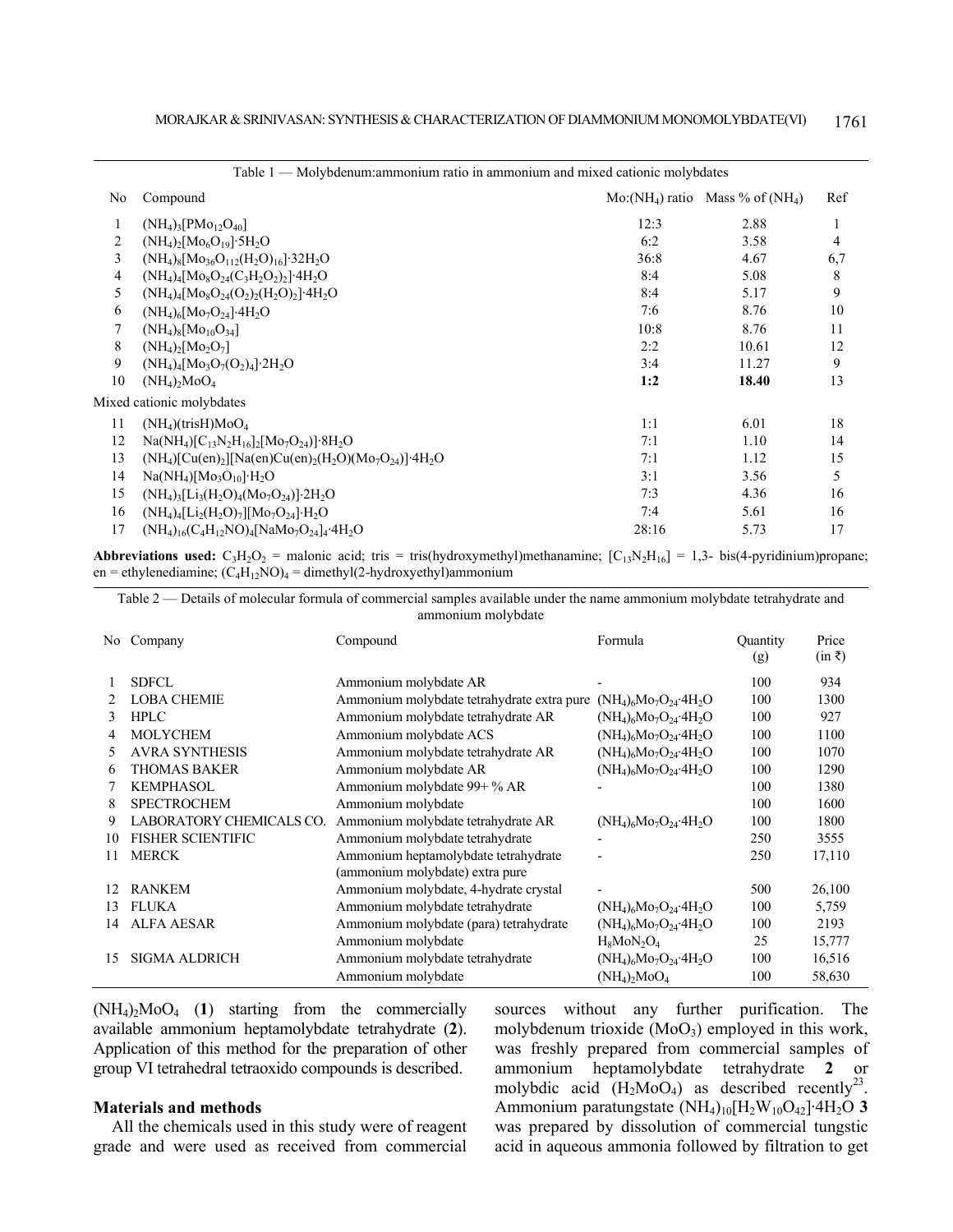a clear solution which was evaporated slowly to obtain **3**. Pyrolysis of **3** in an electric Bunsen afforded fresh samples of  $WO_3$ . Infrared  $(IR)$  spectra of the solid samples diluted with KBr were recorded on a Shimadzu (IR Prestige-21) FT-IR spectrometer from 4000-400 cm<sup>-1</sup> at a resolution of 4 cm<sup>-1</sup>. Raman spectra of compounds in solid-state and in aqueous medium were recorded by using an Agiltron Peak Seeker Pro Raman instrument with 785 nm laser radiation for excitation and laser power set to 100 mW. The samples for solution Raman spectra were taken in a quartz cuvette. Ball mill reactions were carried out using the planetary ball milling machine (PULVERISETTE 7) marketed by FRITSCH. Isothermal weight loss studies were performed in a temperature controlled electric furnace. X-ray powder patterns were recorded on a Rigaku Miniflex II powder diffractometer using Cu-Kα radiation with Ni filter. Microwave reactions were performed in a Panasonic NN-SM255W Microwave oven.

### Preparation of  $(NH_4)_2MO_4(1)$

#### *Method 1*

Ammonium heptamolybdate tetrahydrate **2** (4.92 g, 4 mmol) was taken in a mortar and pestle and mixed with an excess of ammonium bicarbonate. The mixture was thoroughly ground for 15 min to obtain a fine powder, which was taken in a glass beaker and kept in a laboratory oven preheated to 90 °C. After  $\sim$ 10 min, the reaction vessel was removed from the oven and kept in a desiccator to attain room temperature. The yield is 94%. The second step namely heating can also be performed in a microwave oven by keeping the glass vessel containing the powdered reaction mixture for  $\sim$ 2 min at a power setting of 320 W. The synthesis can also be performed starting from 10 g of **2**.

# *Method 2*

Ammonium heptamolybdate tetrahydrate and ammonium hydrogen carbonate were taken in 1:8 mole ratio in a ball mill and the mixture was milled at 400 rpm for 15 min. The product obtained was heated in an oven at 90 °C for 10 min. This reaction can be performed by taking a minimum of 3 g or more of ammonium heptamolybdate.

IR (cm<sup>-1</sup>): 3640-2435 (br), 1660 (w), 1411 ( $\delta_{N-H}$ ), 894, 841, 667, 576, 484.

Raman data (cm<sup>-1</sup>): 891 (s), 833 (w), 313 (w).

# *Raman spectral investigations of ammoniacal solutions of MO3 (M= Mo, Cr, W)*

Freshly prepared sample of molybdenum trioxide (1.43 g, 10 mmol) was dissolved in aqueous ammonia

and the reaction mixture was slowly warmed to  $\sim$ 50 °C. The clear solution thus obtained shows an intense Raman signal at  $891 \text{ cm}^3$ . The reaction mixture was left undisturbed for crystallization. On evaporation of the solvent, colourless crystalline solid, which shows a strong Raman band at  $936 \text{ cm}^{-1}$ (Fig. 1) was obtained. The use of commercial molybdic acid (85% purity) affords the same spectral results and final product.

A commercial sample of chromium trioxide (1 g, 10 mmol) was dissolved in aqueous ammonia and the reaction mixture was stirred well to obtain a clear solution which exhibits an intense Raman signal at 838 cm-1. The reaction mixture was left in a refrigerator for crystallization. This resulted in the formation of an orange crystalline solid, which shows a strong Raman band at  $900 \text{ cm}^{-1}$  (Fig. 2).

A freshly prepared sample of tungsten trioxide (1.56 g, 5 mmol) was dissolved in aqueous ammonia and heated on a water bath to dissolve the oxide. The reaction mixture was filtered to obtain a clear solution which exhibits an intense Raman signal at  $928 \text{ cm}^{-1}$ . On leaving the reaction mixture undisturbed colourless crystals were obtained after a few days. The product thus obtained exhibits an intense signal at 946 cm<sup>-1</sup> in its Raman spectrum (Fig. 3). The use of commercial tungstic acid affords the same spectral results and final product in slightly less yield. Unlike the commercial sample which does not fully dissolve and some insoluble matter needs to be filtered, the freshly prepared trioxide dissolves faster in aqueous ammonia.



Fig. 1 — Raman spectra of solid molybdenum trioxide **(bottom**), solution of MoO<sub>3</sub> dissolved in excess NH<sub>4</sub>OH pH=  $\sim$  12 (middle) and solid product (NH4)6[Mo7O24]∙4H2O **(top**)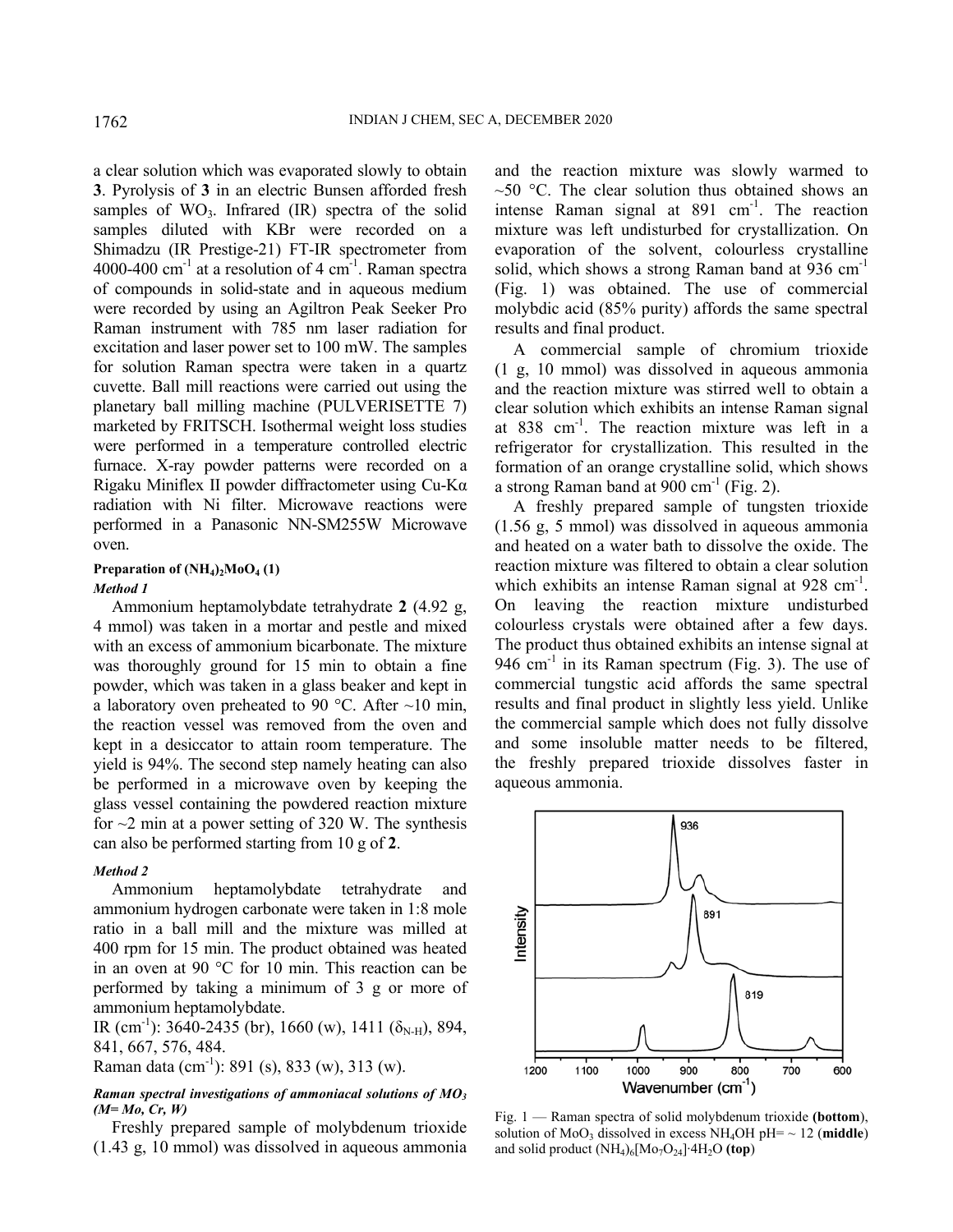### *Raman spectral investigations of ammoniacal solutions of (NH4)6[Mo7O24]ꞏ4H2O (2) / (NH4)2Cr2O7 / (NH4)10[H2W12O42]ꞏ4H2O (3) with aqueous ammonia*

A commercial sample of ammonium heptamolybdate tetrahydrate **2** (1.23 g, 1 mmol) was dissolved in hot aqueous ammonia  $(\sim 10 \text{ mL})$  to obtain a clear solution whose pH is  $\sim$ 12.0. The ammoniacal solution exhibits an intense Raman signal at  $891 \text{ cm}^{-1}$  (Fig. 4). When the solution was left aside for crystallization in a refrigerator or outside in the open, this resulted in the formation of colourless product in near quantitative yield. The IR spectrum of the product is identical with that of **2** while the Raman spectrum shows an intense band at 936 cm<sup>-1</sup> indicating formation of heptamlybdate.

A commercial sample of ammonium dichromate **4** (1.52 g, 10 mmol) was dissolved in aqueous ammonia



dissolved in excess  $NH_4OH$  pH=  $\sim$  12 (middle) and solid product  $(NH_4)_2Cr_2O_7$  (**top**)



Fig. 3 — Raman spectra of solid tungsten trioxide **(bottom**), solution of WO<sub>3</sub> dissolved in excess NH<sub>4</sub>OH pH=  $\sim$  12 (middle) and solid product (NH4)10[H2W12O42]∙4H2O **(top**)

(~8 mL) to obtain an yellow coloured solution. The pH of the solution was alkaline  $(\sim 12.0)$ . The yellow solution exhibits an intense Raman signal at 838 cm<sup>-1</sup> indicating the presence of tetrahedral monochromate(VI) species in solution. When the solution was left undisturbed in a refrigerator, orange crystals were obtained. The orange solid shows a Raman spectrum with a band at  $900 \text{ cm}^{-1}$  which is identical with the spectrum of ammonium dichromate **4**.

Freshly prepared ammonium paratungstate tetrahydrate **3** (1 g, 0.3 mmol) was dissolved in aqueous ammonia  $(\sim 10$  mL) to obtain an alkaline solution  $(\sim 12.0)$ . The clear solution exhibits an intense Raman signal at  $928 \text{ cm}^{-1}$ . The solution was left aside for crystallization in a refrigerator, to obtain a colourless product in 0.98 g yield which shows an intense Raman band at 946 cm<sup>-1</sup>.

# *Studies of aqueous solutions of 1*

A sample of diammonium monomolybdate viz.  $(NH_4)_{2}MoO_4$  **1** (1.04 g) was dissolved in 10 mL of distilled water. The clear solution thus obtained (pH= 7.1) was kept aside undisturbed and was studied by Raman spectra periodically (Fig. 5). After three days, transparent crystals of  $(NH<sub>4</sub>)<sub>6</sub>[Mo<sub>7</sub>O<sub>24</sub>]·4H<sub>2</sub>O (0.94 g)$ were obtained. Solution Raman studies confirmed the transformation of the tertrahedral  $(MoO<sub>4</sub>)<sup>2</sup>$  to heptamolybdate anion in the solution.

# **Results and Discussion**

# *Synthetic aspects and solution Raman spectral studies*

Of the several molybdates listed in Table 1, excepting the ammonium-rich  $(NH_4)$ <sub>2</sub>MoO<sub>4</sub> compound, Fig. 2 — Raman spectra of solid CrO<sub>3</sub> (bottom), solution of CrO<sub>3</sub> excepting the ammonium-rich (NH<sub>4</sub>)<sub>2</sub>MoO<sub>4</sub> compound, dissolved in excess NH<sub>4</sub>OH pH= ~ 12 (middle) and solid product all other compounds are isolated f



Fig. 4 — Raman spectra of solid (NH4)6[Mo7O24]∙4H2O **(bottom**), solution of (NH<sub>4</sub>)<sub>6</sub>[Mo<sub>7</sub>O<sub>24</sub>]⋅4H<sub>2</sub>O dissolved in excess NH<sub>4</sub>OH pH= ~ 12 (**middle**) and solid product (NH<sub>4</sub>)<sub>6</sub>[Mo<sub>7</sub>O<sub>24</sub>]⋅4H<sub>2</sub>O (top)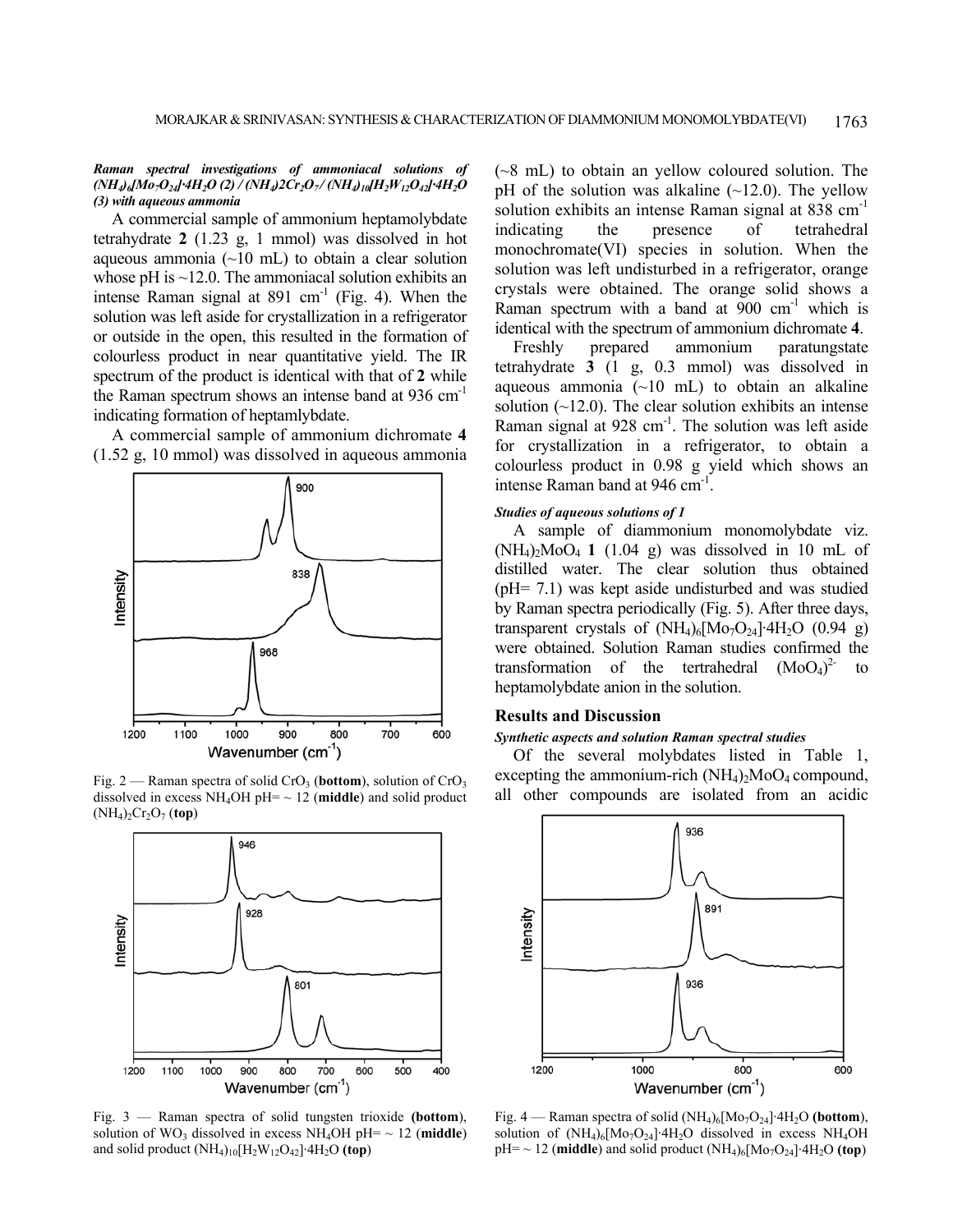medium. In terms of ease of synthesis (NH4)6[Mo7O24]∙4H2O **2** can be readily prepared by dissolution of commercial  $MoO<sub>3</sub>$  in excess of aqueous ammonia followed by evaporation of the clear solution at room temperature to obtain  $2^{24}$  in a high state of purity in near quantitative yield. A pure sample of **2** exhibits an intense Raman signal at  $\sim$  935 cm<sup>-1</sup> characteristic of the  $(Mo<sub>7</sub>O<sub>24</sub>)<sup>6</sup>$  moiety (Supplementary Data, Fig. S1) and a saturated solution of **2** is acidic (pH= 5.6). In contrast, the tetrahedral  $(MoO<sub>4</sub>)<sup>2</sup>$  can be readily identified by its symmetric stretching vibration, which occurs as an intense band at  $\sim 890$  cm<sup>-1</sup> in the Raman spectrum<sup>25</sup> (Fig. S1). The symmetric stretching vibrations of  $(CrO<sub>4</sub>)<sup>2</sup>$  and  $(WO<sub>4</sub>)<sup>2</sup>$  occur at ~830 and 930 cm<sup>-1</sup>, respectively. All the four normal modes of vibrations of a  $MO_4$  tetrahedron are Raman active<sup>25</sup>. The Raman active (but IR inactive) symmetric stretching  $v_1$  ( $A_1$ ) vibration is the most intense and is used for compound characterization in this work. The IR active asymmetric stretching  $v_3$  ( $F_1$ ) vibration occurs as a weak band at around  $\sim 835$  cm<sup>-1</sup>, while the bending  $v_4$  vibration is hidden by  $v_2$  in  $(MoO_4)^2$ . Unlike compound 2, the synthesis of  $(NH_4)_{2}MoO_4$  1 (pH of saturated solution = 7.9) requires special conditions as can be evidenced from the work of Dittmann and Schweda<sup>13</sup>. These authors reported that crystals of two polymorphic modifications of  $(NH_4)_2MOQ_4$  can be prepared by dissolution of MoO<sub>3</sub> or  $(NH_4)_6[M_07O_{24}]{}$ ∙4H<sub>2</sub>O respectively in a saturated ammoniacal solution at 323 K followed by crystallization at 298 K or alternatively in a gas-solid reaction by passage of ammonia gas over (NH<sub>4</sub>)<sub>6</sub>[Mo<sub>7</sub>O<sub>24</sub>]∙4H<sub>2</sub>O.



Fig. 5 — Solution Raman spectra of  $(NH_4)_2MoO_4$  dissolved in distilled water on day 1 (**a**), day 2 (**b**), day 3 (**c**) and solid product (NH4)6[Mo7O24]∙4H2O (**d**) obtained from the solution on day 4.

However, our many efforts to prepare **1** by the solution method have not been fruitful and all our investigations reveal that the favored product from the above reactions is invariably the heptamolybdate viz. (NH4)6[Mo7O24]∙4H2O **2** as evidenced by an intense Raman signal at  $936$  cm<sup>-1</sup> (Figs 1 and 4). It is well documented that acidification of an alkaline solution of  $(MoO<sub>4</sub>)<sup>2</sup>$  results in condensation of tetrahedral  $(MoO<sub>4</sub>)<sup>2</sup>$ units to give rise to polyoxometalate products which are made up of edge-sharing  $(MoO<sub>6</sub>)$  octahedra<sup>26,27</sup>. A similar chemistry is well documented<sup>26,27</sup> for the analogous  $(WO_4)^2$  while in the case of  $(CrO_4)^2$  the major product formed in acidic medium is  $(\text{Cr}_2\text{O}_7)^2$ . The first product of acidification of  $(MoO<sub>4</sub>)<sup>2</sup>$  is heptamolybdate, which starts crystallizing at a pH of  $6.5<sup>26</sup>$ . In the present case, the acidic medium is attained by the release of ammonia. The loss of ammonia can also account for the formation of paratungstate and dichromate for the other group VI metals. Hence the difficulties in isolating a tetrahedral  $(MO<sub>4</sub>)<sup>2</sup>$  containing product are in accordance with reported work $18,26$ .

Interestingly a Raman spectral study provides proof for the presence of tetrahedral  $(MO<sub>4</sub>)<sup>2</sup>$  (M = Cr, Mo, W) species in ammoniacal solution as can be evidenced by the observation of an intense signal at  $891 \text{ cm}^{-1}$ assignable for the  $v_1$  symmetric stretching vibration of the  ${M_0O_4}$  tetrahedron. The presence of  $(M_0O_4)^2$ moiety is further confirmed by a comparison of the spectra with the Raman spectra of pure solid and aqueous solution of  $Na<sub>2</sub>MoO<sub>4</sub>$  (Supplementary Data, Fig. S2). Since the medium is ammoniacal in both cases namely reaction of  $MoO<sub>3</sub>$  or compound 2 with aqueous ammonia, it implies that the species in solution is the ammonium-rich compound  $(NH_4)_{2}MoO_4$  (Scheme 1). The difficulty in isolation of **1** can also be evidenced by a study of the solution Raman spectra of **1** (Fig. 5). A freshly prepared solution of **1** exhibits two signals of nearly equal intensity at 891 and 936 cm<sup>-1</sup> and the intensity of the  $936 \text{ cm}^{-1}$  signal increases with time accompanied by a reduction of the intensity of the other signal and an increase in acidity. The final product of this experiment afforded colourless crystals which exhibit a Raman signal at 936 cm-1 indicating the formation of the ammonium deficient compound ammonium heptamolybdate tetrahydrate **2**. The Raman spectral investigations of ammoniacal solutions of  $MO_3$  (M=Cr or W) show that in these cases the final product formed is not the tetrahedral monometalate  $(MO<sub>4</sub>)<sup>2</sup>$  but the dichromate or the paratungstate **3** (see Fig. 2 and 3). Based on the above investigations, the species present in ammoniacal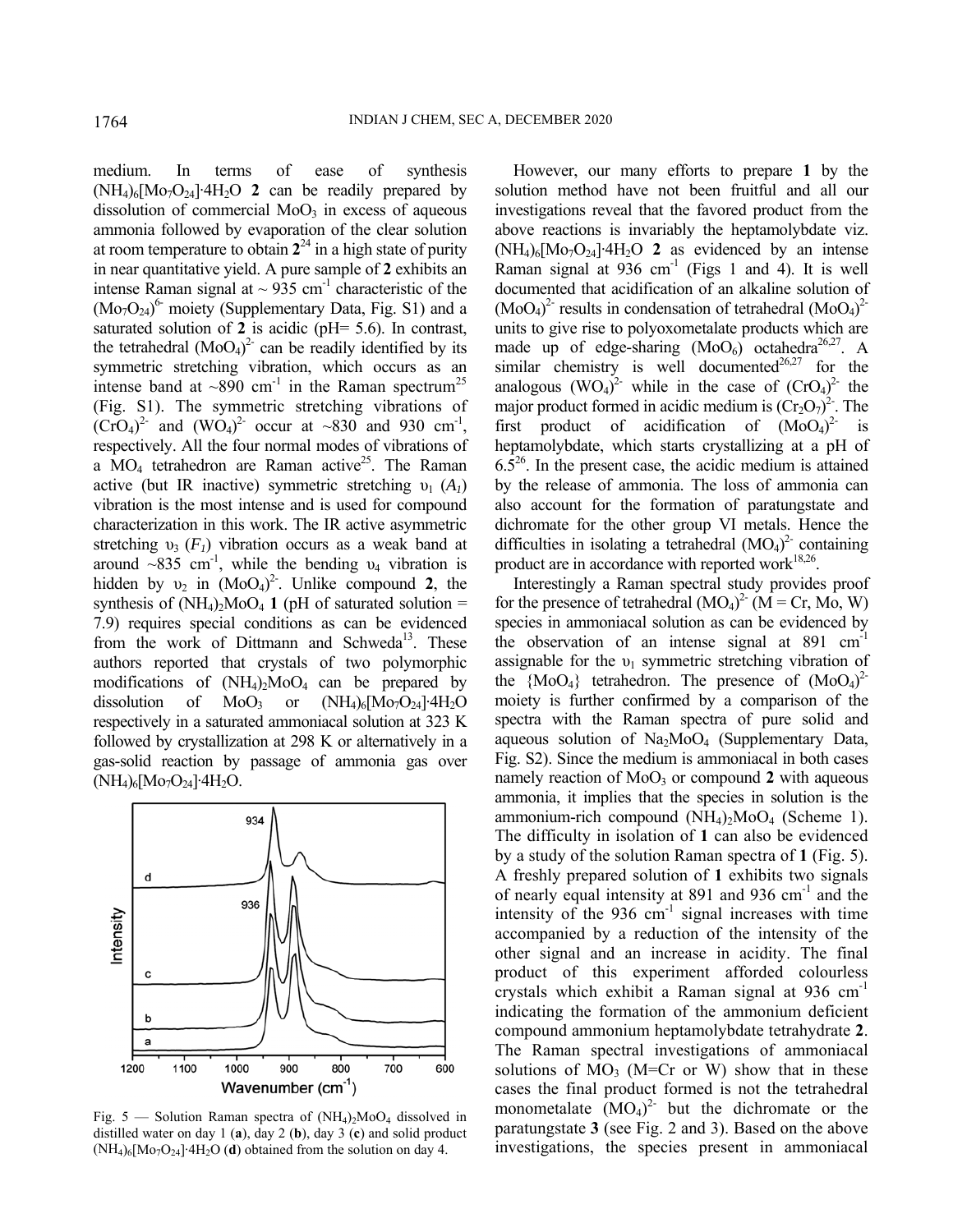solutions of  $MO<sub>3</sub>$  or heptamolybdate or dichromate or paratungstate as well as the final solid product obtained on dissolution of **1** in water can be represented as shown in Scheme 1 and 2.

The above mentioned results indicate that the driving force for the formation of the ammonium deficient  ${MO_7}$  product is the transformation of the tetrahedral  $(Mo\tilde{O}_4)^2$  units in solution to  $(Mo_7O_{24})^{6}$ with concomitant loss of eight moles of ammonia in the process. In this context, it is to be noted that depending on the base employed for dissolution of MoO3, the product of the reaction differs. For example use of an excess of a strong base like NaOH affords  $Na<sub>2</sub>MoO<sub>4</sub>$  while the use of an excess of organic amine like n-butylamine results in the formation of a compound containing both heptamolybdate and monomolybdate<sup>28,29</sup>.

# *Solid state synthesis of 1*

Despite the difficulties associated with solution synthesis of **1**, Scheme 1 does provide a clue that the formation of the ammonium-rich compound **1** can be achieved by ammoniating **2**. Hence we chose a solid state synthetic route by using an ammonia source viz. ammonium bicarbonate also known as ammonium hydrogen carbonate. Since ammonium salts are known sources of ammonia vapour, we performed a mechanochemical reaction by grinding ammonium heptamolybdate tetrahydrate with a stoichiometric amount of ammonium bicarbonate equivalent to 8 moles of ammonia. Although this reaction did afford the desired compound **1**, the product was contaminated with heptamolybdate **2**, as evidenced by the Raman spectrum. The use of a slight excess of the

ammoniating reagent equivalent to 10 moles of ammonia still did not result in the formation of pure product as evidenced by a Raman signal  $936 \text{ cm}^{-1}$  in addition to the intense Raman signal at  $891 \text{ cm}^{-1}$  of 1 (Fig. 6). In order to avoid the contamination of **2**, the ammoniating agent was taken in large excess and the reagents were thoroughly crushed to a fine powder by grinding the mixture for  $\sim$ 15 minutes. Although the product of this mechanochemical reaction afforded the desired product **1** devoid of any starting material **2**, the Raman spectrum revealed the presence of an intense band at  $740 \text{ cm}^1$  and a weak signal at  $1052$  $cm<sup>-1</sup>$  (Fig. 6), indicating presence of some impurities. The Raman spectra of pure ammonium bicarbonate



Scheme  $1$  — The tetrahedral  $(MoO<sub>4</sub>)<sup>2</sup>$  species which exists in solution transforms to heptamolybdate when left undisturbed for crystallization



Scheme 2 — The tetrahedral  $(MO_4)^2$  species  $(M = Cr, W)$  in ammoniacal solution transforms to ammonium dichromate or ammonium paratungstate when left undisturbed for crystallization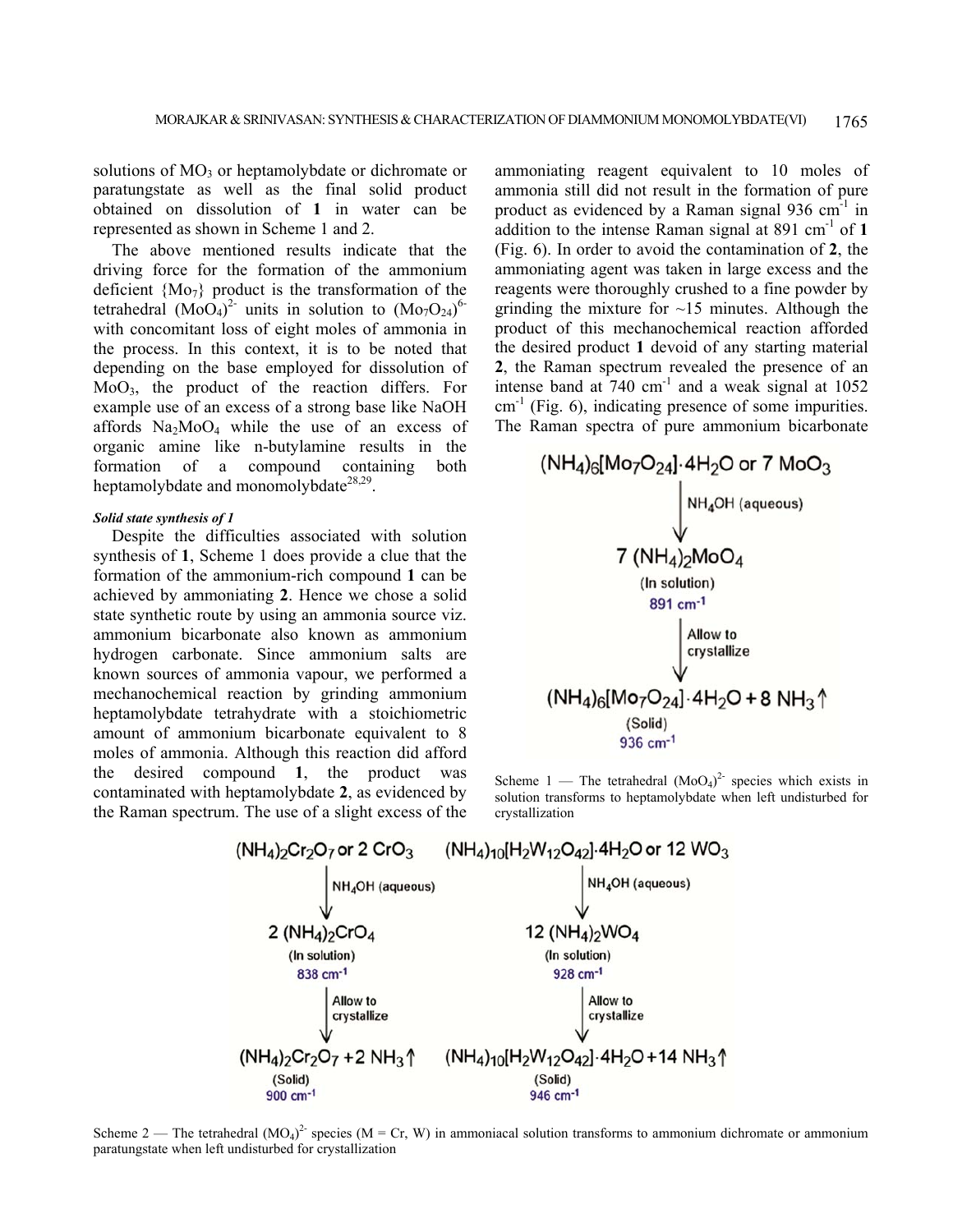

Fig. 6 — Raman spectra of solid  $(NH_4)_6[M_07O_{24}]+H_2O$  $(a)$ , (NH<sub>4</sub>)<sub>6</sub>[Mo<sub>7</sub>O<sub>24</sub>]⋅4H<sub>2</sub>O ground with slight excess of (NH<sub>4</sub>)HCO<sub>3</sub> (**b**), (NH<sub>4</sub>)<sub>6</sub>[Mo<sub>7</sub>O<sub>24</sub>]⋅4H<sub>2</sub>O ground with large excess of (NH<sub>4</sub>)HCO<sub>3</sub>  $(c)$  and solid product  $(NH_4)_{2}MoO_4$  **1** after thermal treatment  $(d)$ 

$$
(NH_4)_6[Mo_7O_{24}].4H_2O \xrightarrow{\text{ (NH}_4)HCO_3} 7 (NH_4)_2MoO_4
$$

Scheme 3 — Mechanothermal synthesis of **1**

and its aqueous solution were recorded (Supplementary Data, Fig. S3) to understand if the additional bands originate from the ammoniating reagent which was used in excess.

The spectra of solid and aqueous solution of ammonium bicarbonate exhibit an intense Raman band at 1045 cm<sup>-1</sup> for pure solid  $(1018 \text{ cm}^{-1}$  for solution) in addition to signals at  $1265$ , 704 cm<sup>-1</sup> (1362,  $670 \text{ cm}^{-1}$  for solution). The solution Raman spectrum is in agreement with reported data<sup>30</sup>. However, samples of heptamolybdate thoroughly ground with ammonium bicarbonate exhibit a weak signal at  $1052 \text{ cm}^{-1}$  and an intense signal at 740 cm<sup>-1</sup> (Fig. 6), both of which disappear when the fine powder obtained from the mechanochemical reaction was heated in an oven at 90 °C for 10 min or in a microwave oven for  $\sim$ 2 min. The strong band at 740  $cm^{-1}$  can be ruled out as originating from unreacted heptamolybdate. Although the reason for getting a weak signal at  $1052 \text{ cm}^{-1}$  for the mechanochemically treated sample (instead of the intense  $1045 \text{ cm}^{-1}$  band) is not clear, the additional bands disappear only after a thermal treatment (Scheme 3). The yield of the product obtained after the thermal treatment was as expected for the monomolybdate(VI) compound **1**. The formation of a

pure tetrahedral compound without impurities was confirmed by an identical Raman spectrum with that of a commercial sample of **1** from Sigma Aldrich.

Use of ammonium carbonate instead of the bicarbonate also afforded identical results $31$ . The Mo reagent used should be ammonium heptamolybdate tetrahydrate and not molybdic acid or molybdenum trioxide to obtain monomolybdate product under mechanothermal condition. Thorough grinding of both the reagents (Mo source and ammoniating reagent) is essential for successful synthesis of **1**. It is observed that mere heating of a mixture of compound **2** with a large excess of ammonium reagent (in the absence of any grinding) results in the formation of a mixture of products of **1** containing substantial amounts of heptamolybdate. The powder pattern (Supplementary Data, Fig. S4) and IR spectrum (Supplementary Data, Fig. S5) of the final product were compared with those of a commercial sample of **1** from Sigma Aldrich, to conclusively prove that the product obtained is  $(NH_4)_2MoO<sub>4</sub>1$ .

Thermal analysis of the product adds further credence to the formation of **1**. Unlike **2**, which shows a mass loss of 5.23% at 100 °C, compound **1** exhibits a mass loss of 9.21%. Pyrolysis of **1** at 600 °C resulted in the formation of 73.58% residue (mass loss  $= 26.42\%$ ) which is in very good agreement with the theoretical value for the formation of molybdenum trioxide  $(MoO<sub>3</sub>)$  as shown below.

$$
(\text{NH}_4)\text{MoO}_4 \xrightarrow{600 \text{ °C}} \text{H}_2\text{O} + 2\text{NH}_3 + \text{MoO}_3
$$

The formation of  $MoO<sub>3</sub>$  was confirmed by its characteristic Raman band (Supplementary Data, Fig.  $S_0$  at 819 cm<sup>-1</sup>. Instead of mechanical grinding in a mortar and pestle, the synthesis of **1** can also be performed in a ball mill by milling a mixture of a commercial sample of ammonium heptamolybdate tetrahydrate **2** with a stoichiometric amount of ammonium bicarbonate. The advantage of this method is that the reaction can be performed on a larger scale. The fine powder obtained after ball milling for 10 min was subjected to thermal treatment as before to obtain pure **1**. Thus the above methodology which uses ammonium bicarbonate as ammoniating reagent, provides a convenient and cost-effective method for the synthesis of **1**.

In order to check the suitability of the grinding method for the synthesis of the other two group VI tetraoxidometalates the mechanothermal reaction was performed by using the commercially available